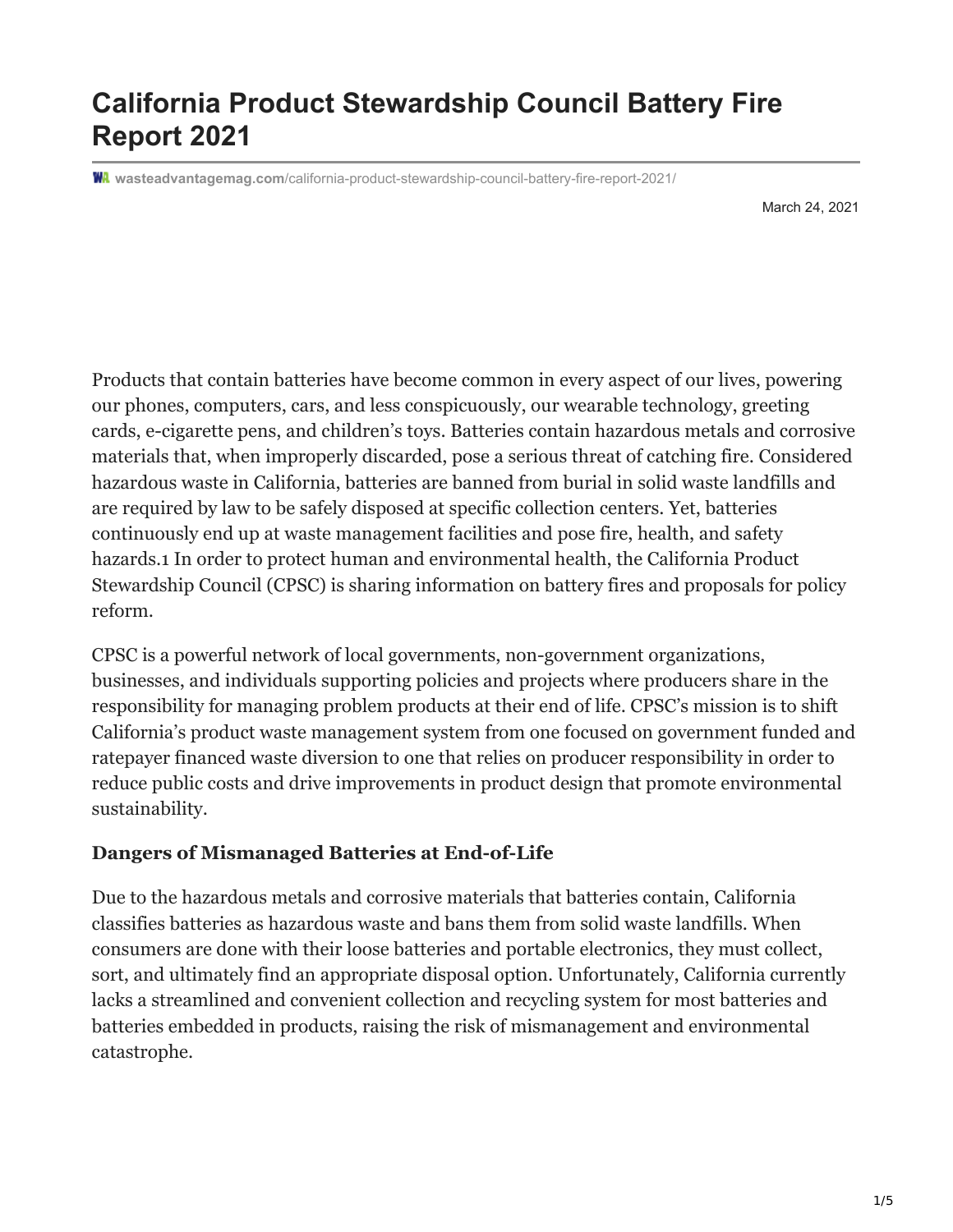#### Sources of Fires at Waste Management Facilities



Figure 1 Summary of CPSC's survey results from a 2018 study on battery-caused fires at MRFs.

The United Nations summarizes the 8 ways Lithium-ion batteries can catch fire:

- 1. Low ambient pressure
- 2. Overheating
- 3. Vibration
- 4. Shock
- 5. External short circuit
- 6. Impact
- 7. Overcharge
- 8. Forced discharge

Once batteries end up in waste management facilities, they are often exposed to conditions that are ideal for battery ignition. Collection trucks dump loads onto concrete "tipping floors" where damaged batteries are then exposed to oxygen.2 At a Portland facility, a fire started when volatile chemicals interacted from a broken battery, likely from a battery operated drill or similar power tool.3 Fire Roverreported fires caused by loaders driving over batteries, shredders mincing batteries, and the presence of materials that start a reaction nearby, such as fireworks and fertilizers.4 Battery fires endanger the lives of facility workers and fire fighters, release pollutants into the environment, and cause costly damage and disruption to vehicles, equipment, and facilities.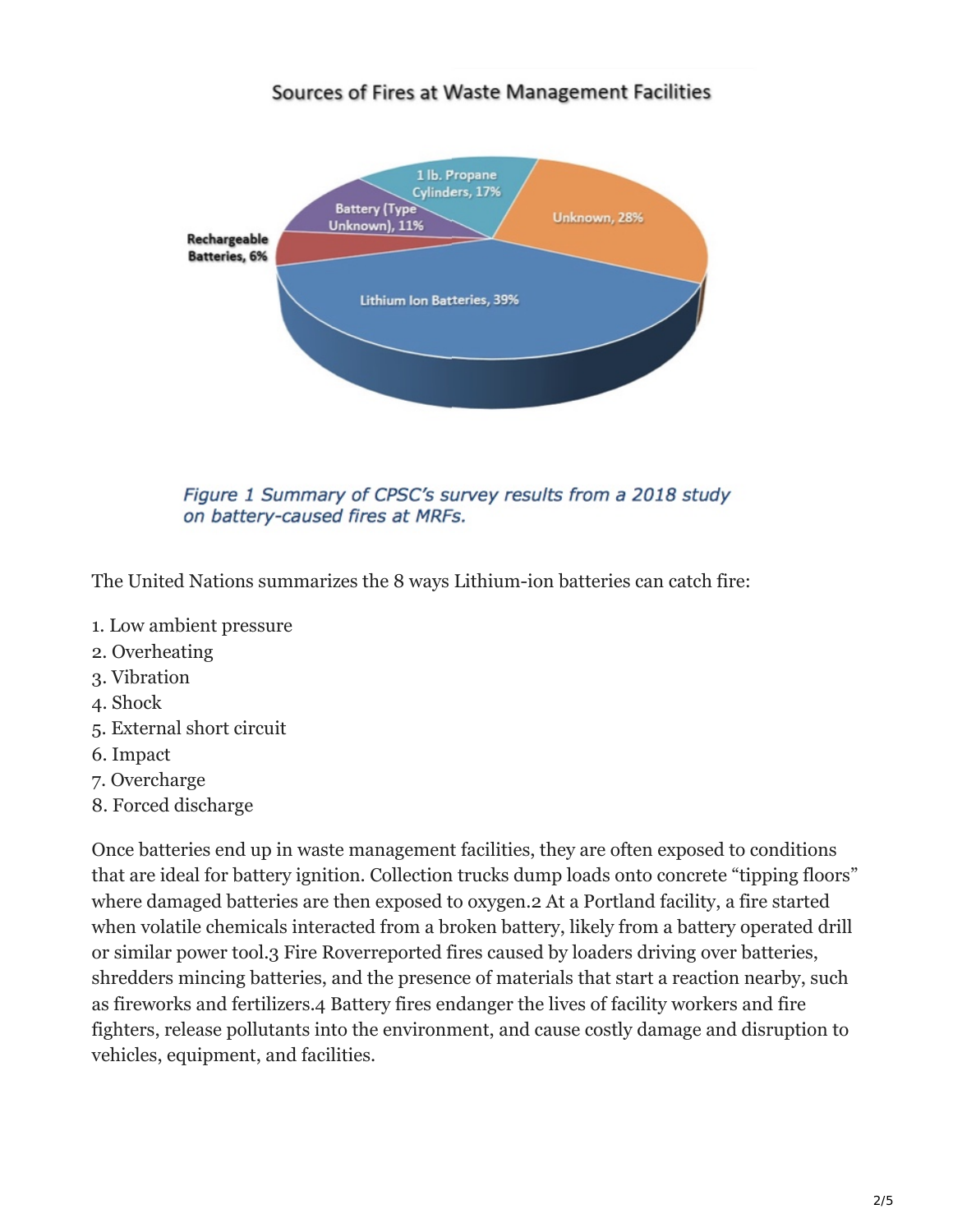

Figure 2 Garbage truck fire caused by a child's battery-operated toy in Burbank November 2019

According to a study published by MDPI, "no other substance or material has ever comparably endangered the whole waste industry" than batteries.5In 2020 alone, Fire Rover estimates that waste management facilities in the U.S. and Canada experienced 2,620 total fires, nearly seven times the number of fires reported to officials. 4That same year, 18 states saw an increase in reported facility fires and experts expect that trend to continue.4

#### **Battery-Caused Fires are Increasing at Waste Management Facilities Nationwide**

In 2018, CPSC surveyed waste facilities across California and found that 83% of the 26 respondents experienced a fire in the last two years, with 65% of fires caused by batteries.6 In the last three years since the original battery fire publication, CPSC has heard from several local government waste managers, haulers, and processors that not all fires in their facilities are reported to fire departments and insurance companies due to the ability to quickly extinguish these fires.

The lithium-ion battery market is expected to reach \$98 billion by 2025 and as more battery types and battery-embedded products enter the waste stream, waste management facilities and collection trucks across the United States have been experiencing an increase in fires, most of them caused by batteries.7Nationwide, about one facility every month is destroyed due to battery fires.2 At one California facility, 11 batteries were found in the waste stream on average each hour.1

#### **Solutions to Reducing Battery-Caused Fires**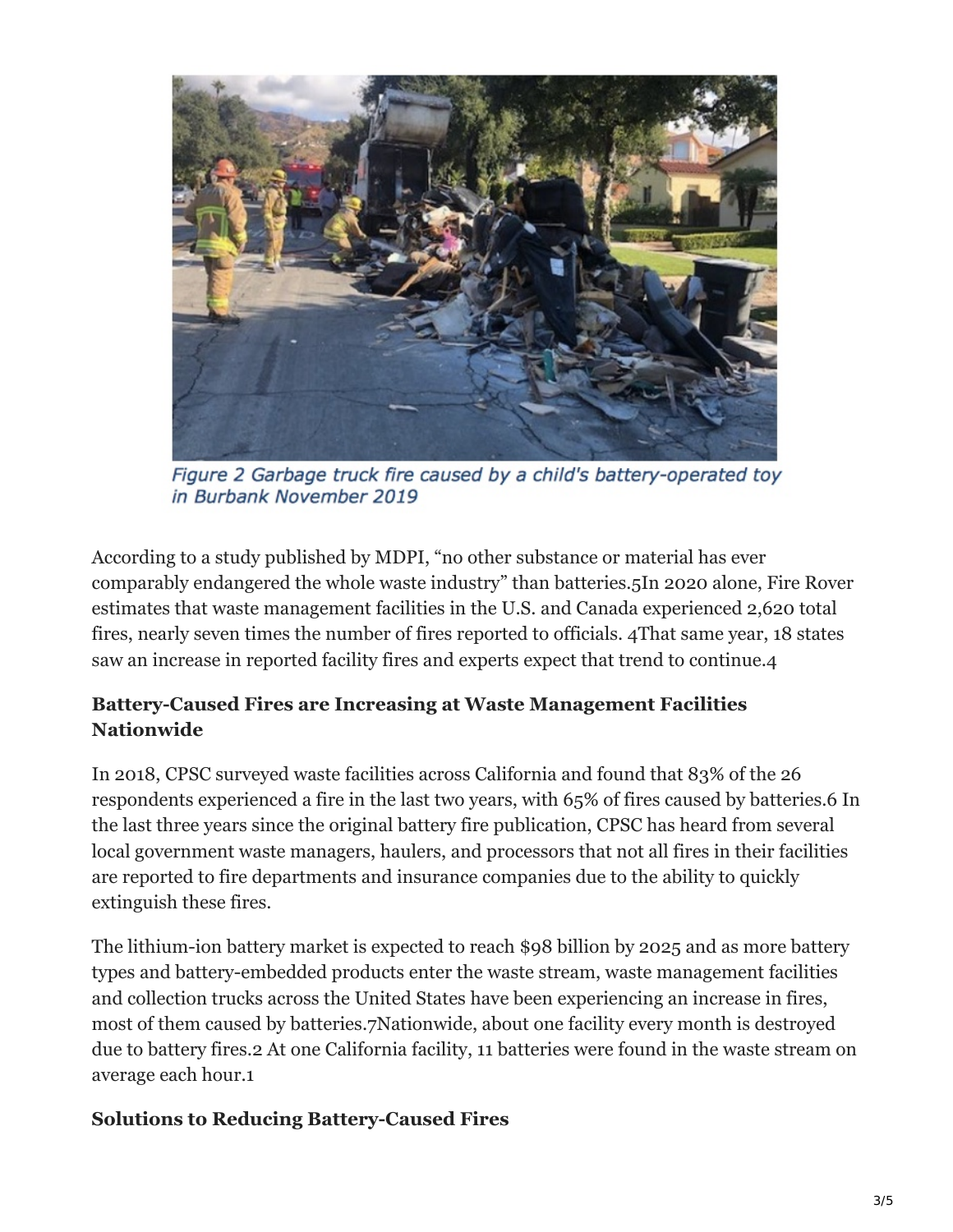In 2021, an NBC News investigation found thousands of listings for loose batteries from multiple major retailers, including Walmart and Amazon, without accurate information on safe end- of-life management.8 Residents need convenient access to collection options and education on how to participate in safe battery management to reduce the number of batteries improperly entering the waste stream. A 2010 study published by CPSC found that 59 percent of Californians surveyed were aware of the disposal ban on batteries, but 56 percent still threw them in the trash.9



Safe disposal of batteries at their end-of-life could spark circular use, with innovation opportunities to improve battery lifespan and recycling processes. Battery specialists and environmentalists give a long list of reasons to recycle batteries, including the valuable and finite minerals which could be reused, further reducing toxic environmental impact and supporting economic growth.10

Additional collection sites, transportation, and recycling of post-consumer batteries will cost money, but will ultimately reduce the risks and costs of damage experienced by waste management facilities. The cost burden of battery management has already expended local